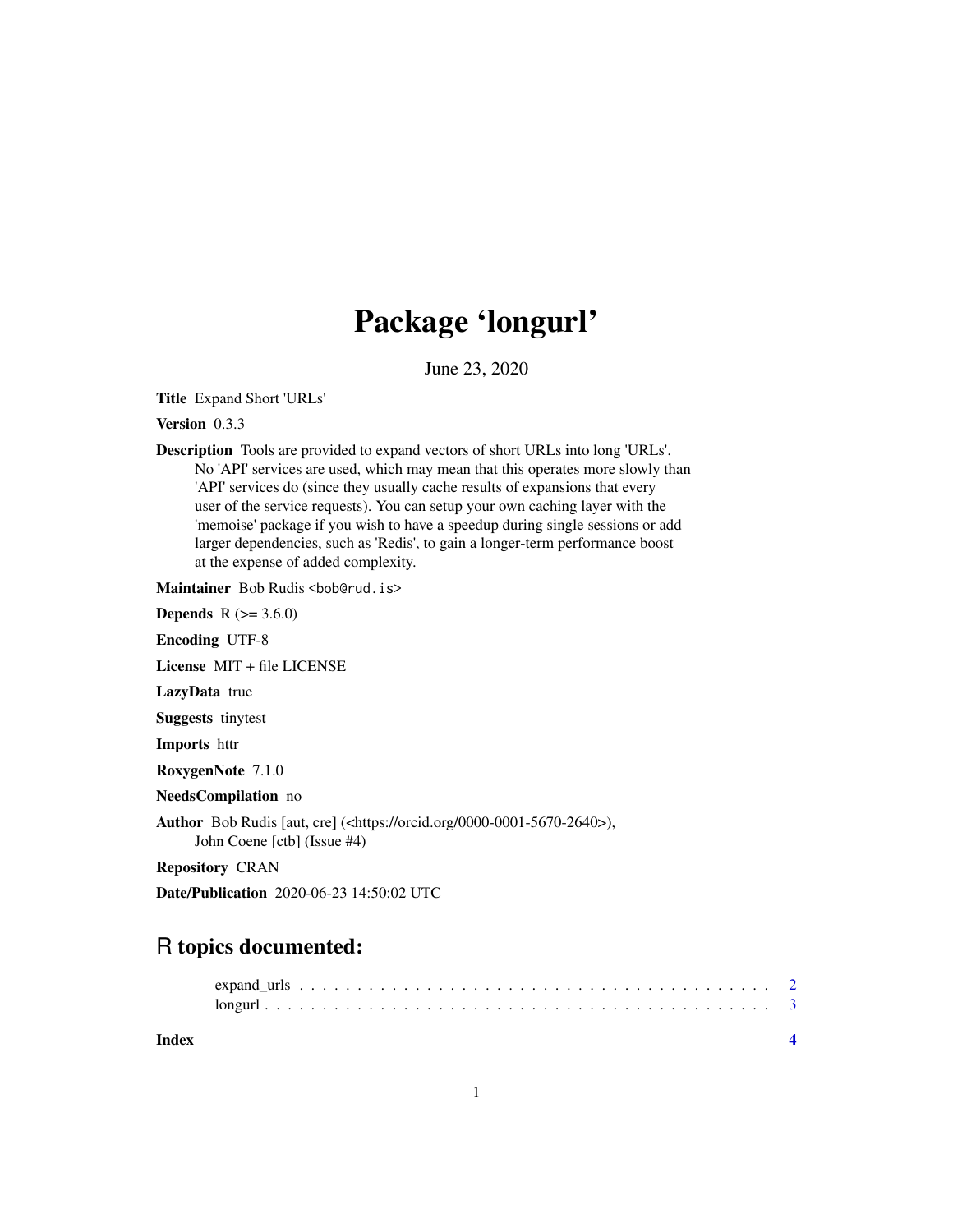<span id="page-1-0"></span>

#### Description

Pass in a vector of URLs (ostensibly "short" URLs) and receive a data frame of the original URLs and expanded URLs

#### Usage

```
expand_urls(
  urls_to_expand,
  wan = TRUE,agent = "longurl-r-package",
  seconds = 5,.progress = FALSE
\mathcal{L}
```
#### Arguments

|           | urls_to_expand character vector of URLs                                                                     |
|-----------|-------------------------------------------------------------------------------------------------------------|
| warn      | show any warnings (API or otherwise) as messages                                                            |
| agent     | user agent to use (some sites switchup content based on user agents). Defaults<br>to "'longurl-r-package'". |
| seconds   | number of seconds to wait for a response until giving up. Cannot be <1ms.                                   |
| .progress | kept for legacy functionality but ignored                                                                   |
|           |                                                                                                             |

#### Value

a tibble/data frame with the orignial URLs in 'orig\_url', expanded URLs in 'expanded\_url' and the HTTP 'status\_code' of the expanded URL. Completely invalid URLs result in a 'NA' value for 'expanded\_url' & 'status\_code'.

#### Examples

```
test_urls <- c("http://t.co/D4C7aWYIiA",
               "1.usa.gov/1J6GNoW",
               "ift.tt/1L2Llfr")
big_urls <- expand_urls(test_urls)
head(big_urls)
```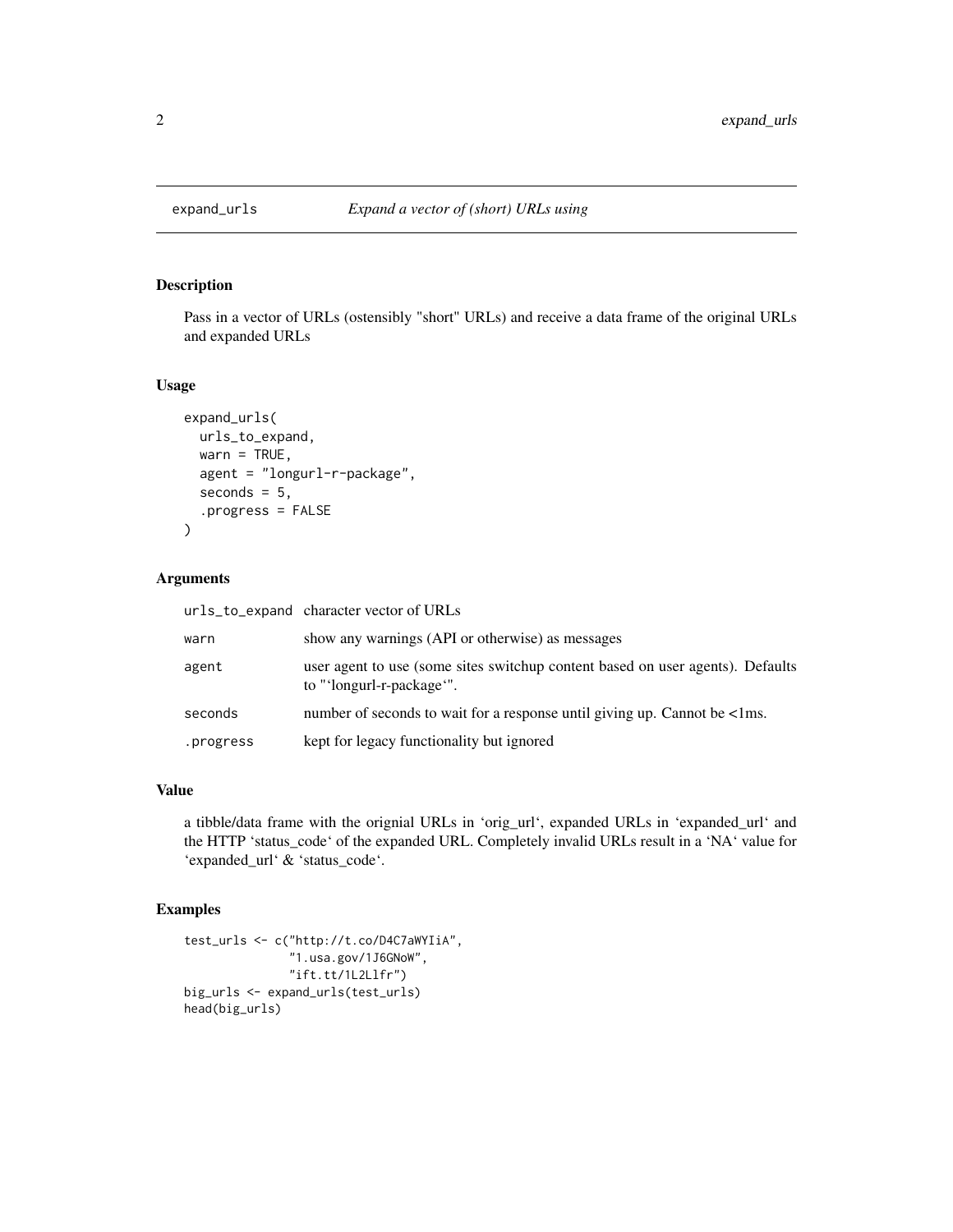<span id="page-2-0"></span>

#### Description

Tools are provided to expand vectors of short URLs into long 'URLs'. No 'API' services are used, which may mean that this operates more slowly than 'API' services do (since they usually cache results of expansions that every user of the service requests). You can setup your own caching layer with the 'memoise' package if you wish to have a speedup during single sessions or add larger dependencies, such as 'Redis', to gain a longer-term performance boost at the expense of added complexity.

#### Author(s)

Bob Rudis (bob@rud.is)